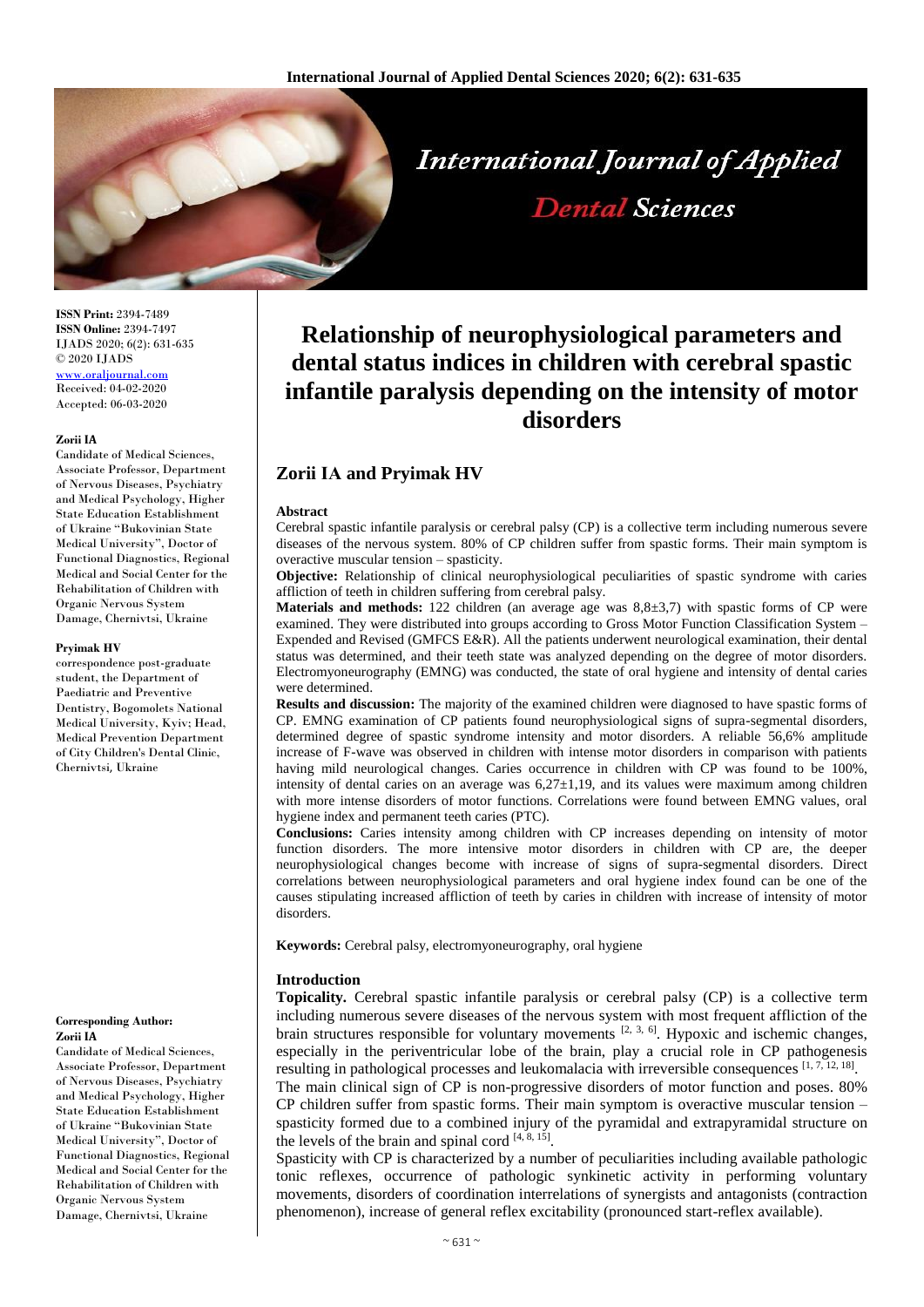Spasticity in CP children results in formation of pathological motor stereotype from minimal intensified muscular tonus at the early age to the formation of contractures at the late residual stage of the disease formation [9, 17, 19]

The degree of spastic intensity varies greatly in CP patients according to disorders of cerebral circulation and mainly depends on the location of injury focus, deepness of paresis and signs associated with paresis (sensory disorders on the side of paresis, cerebellum signs). Spasticity affects motor possibilities of patients differently: mild spasticity deteriorates walking function becoming more intensive during movement and limiting the distance a patient is able to cover without stopping. Moderate spasticity, especially in the leg, can be useful for a patient, since it enables him to use the leg as a support while walking. Severe spasticity levels remaining muscular strength causing development of contractures and deformity of the limb, occurrence of painful flexor spasms, and sever disability of patients  $[11, 14]$ .

At the same time, examination of the pyramidal central motor neuron revealed its functional irregularity along the whole length. Therefore, affliction of its any part causes different spasticity manifestation, which determines different degree of severity of CP clinical signs. The state of muscular tonus can objectified and spasticity dynamics can be controlled by means of the methods of biomechanics and electromyoneurography (EMNG) examination enabling to conduct a qualitative and quantitative study of the state of the nervous and muscular systems  $^{[13]}$ . On the base of these examinations appropriate procedures can be indicated for patients, their effect can be controlled and rehabilitation prospects can be predicted in every particular case.

Pathologic changes of the dental-maxillary system are found in the majority of patients with perinatal organic brain lesions [10, 16]. Their signs can be congenital and acquired defects of

the dental tissue, malocclusion, bruxism etc. Due to certain difficulties to undertake necessary hygienic care of the oral cavity in CP children a high rate of lesions of the dental hard tissue is often diagnosed. Poor hygiene can be a source of chronic infection and intoxication, associated with concomitant injuries of the periodontal tissue and oral mucosa. At the same time, oral sickness rate correlates with severity of motor disorders and degree of hypertonus intensity. Considering structural changes of the maxillofacial area, hypertonus of the masticatory muscles and concomitant chronic diseases, children with CP diagnosis are in the risk group of occurring diseases of the hard dental and periodontal tissues.

**Objective:** relationship of clinical neurophysiological peculiarities of spastic syndrome with caries affliction of teeth in children suffering from cerebral palsy.

**Materials and Methods:** 122 children (an average age was  $8,8\pm3,7$ ) with spastic forms of CP were examined. They were treated at the Regional Center of Medical-Social Rehabilitation of Children with Organic Lesions of the Nervous System (Chernivtsi). Children with CP were distributed into groups according to Gross Motor Function Classification System – Expended and Revised (GMFCS E&R) (Table 1). Today Gross Motor Function Classification System (GMFCS) is internationally recognized as a tool to assess voluntary motor activity of children and young people with cerebral palsy categorizing them in 5 different levels according to gross motor function development. GMFCS classification enables to determine functional abilities of a child, the need in auxiliary means and possibility to move. The system appears to be a reliable, valid and reproduced method of clinical assessment in children with CP<sup>[5]</sup>.

**Table 1:** Distribution of patients with cerebral palsy according to Gross Motor Function Classification System – Expended and Revised (GMFCS E&R)

| Groups of the examined patients with CP                                          | Average age, years | Amount, n | $\frac{0}{0}$ |
|----------------------------------------------------------------------------------|--------------------|-----------|---------------|
| 1 <sup>st</sup> group (children perform gross motor skills without restrictions) | $8,16\pm3,02$      |           | 18,9          |
| $2nd$ group (children perform gross motor skills with restrictions)              | $10,05\pm4,20$     | 26        | 21,3          |
| 3 <sup>rd</sup> group (children walk using a hand-held mobility device)          | $9,10\pm1,90$      | 26        | 21,3          |
| 4 <sup>th</sup> group (can walk with physical assistance)                        | $8.2 \pm 2.7$      |           | 20,5          |
| 5 <sup>th</sup> group (children are transported in a manual wheelchair)          | $7.41 \pm 3.91$    |           | 18,0          |
| Total                                                                            | $8.8 \pm 3.7$      |           | 100           |

A careful neurological examination and EMNG examination were performed for all the patients. In assessment of a neurological status of patients with CP special attention was paid to disorders of muscular tonus of the upper and lower limbs, intensified tendon and periosteum reflexes and their asymmetry, spastic syndrome intensity of motor activity disorders in flexors and extensors of the foot and hand, changes of the muscular tonus in different muscular groups of legs and arms, ability to walk without assistance, disorders of urination and defecation available.

EMNG examination was conducted on the computer software complex М-ТEST («DX-system», Kharkiv, Ukraine). Three nerves (median, fibular and tibial) were examined by means of stimulation methods: conduction excitability velocity (CEV) by motor fibers, amplitude and form of M-response were assessed by the standard method. To assess suprasegmental (upper motor neuron) and segmental ( $\alpha$ -motor neuron of the spinal cord and peripheral nerves) levels of lesion the parameters of H-reflex and F-wave were analyzed. F-wave parameters of the tibial and median nerves were

assessed by the indices of an average amplitude; parameters of Н-reflex were determined by the indices of Н-reflex amplitude (M-response), ratio of the maximum amplitude of H-reflex and M-response in per cent  $(H_{\text{max}}/M_{\text{max}})^{55}$ .

The state of oral hygiene and caries intensity were determined for all the children by means of the Decayed, Missing, Filled (DMF) index expressed as the total number of teeth or surfaces that are decayed  $(D)$ , missing  $(M)$ , or filled  $(F)$  in an individual. Caries intensity was examined in children with temporary occlusion (79 children, an average age  $4,3\pm1,1$ ), changing occlusion (84 children, an average age  $9,1\pm1,4$ ) and permanent occlusion (70 children, an average age 13,6±1,7). Significant Caries (SiC) index was calculated. SiC was calculated by the WHO method with further processing of the data obtained by means of Excel program. Hygienic state was assessed by means of oral hygiene index – simplified OHI-S (J.C.Green, J.R.Vermillon, 1964). According to OHI-S oral hygiene was assessed in the following way: with the index less than 0,6 hygiene was considered to be good,  $0.7-1.6$  – satisfactory,  $1,7-2,5$  – unsatisfactory, 2,6 and more – poor.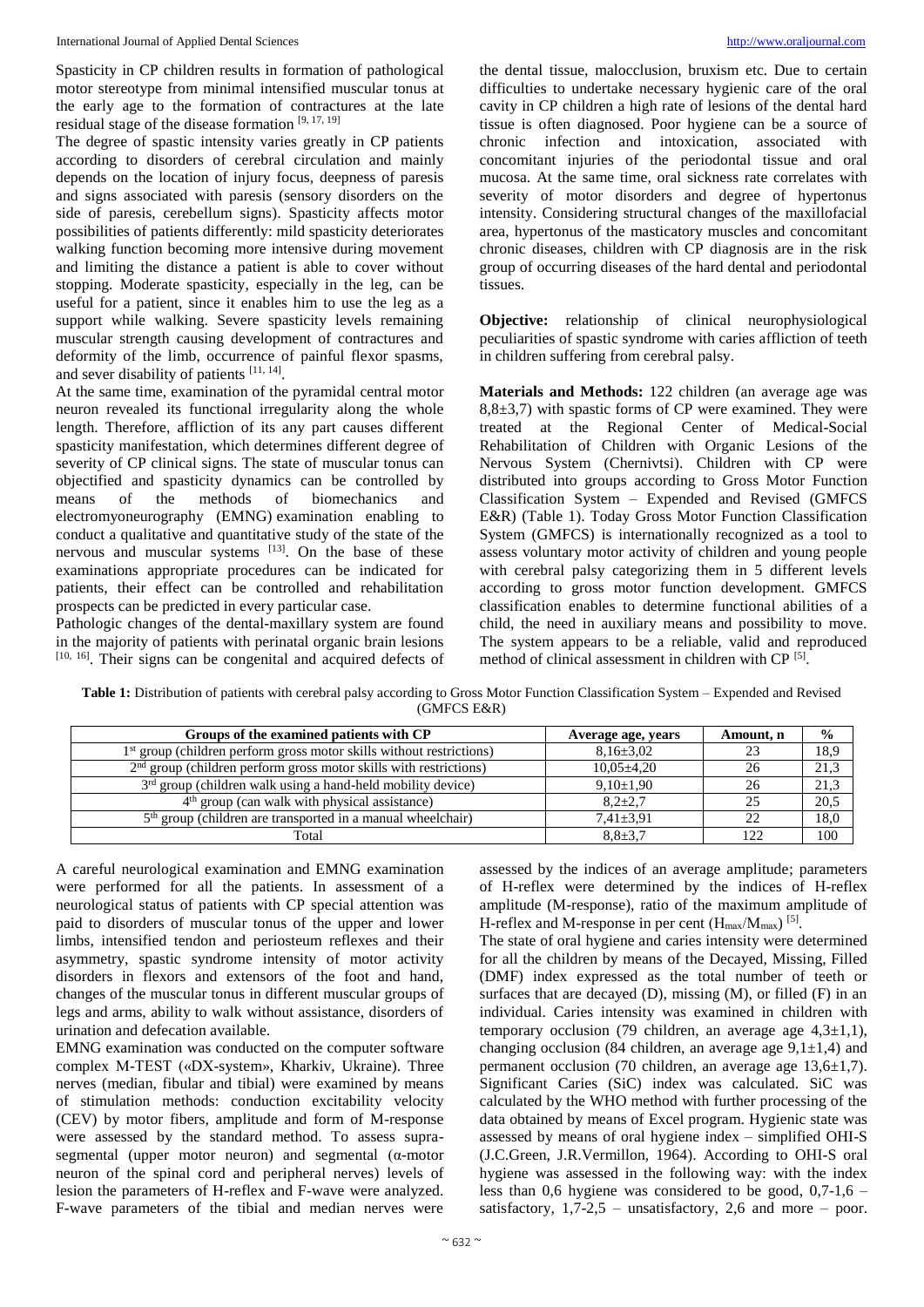The findings of the objective examination were filled in a specially developed examination card.

The data were processed statistically by means of the applied programs using paired and unpaired Student t-criteria.

#### **Results and Discussion**

The majority of the children examined were diagnosed to be afflicted with spastic forms of CP: 40 (32,8%) children – with spastic diplegia,  $25$   $(20.5\%)$  – with hemiparetic form, 6  $(4.9\%)$  – with spastic triparesis, 34 (27.9%) – spastic tetraparesis, hyperkinesis was diagnosed in 10 children  $(8,2\%)$  and ataxic syndrome – in 7 (5,7%) children.

The majority of children with spastic forms of CP were characterized by retarded static-kinetic and psycholinguistic development: 108 (88,5%) patients were able to hold the head, turn from the back to abdomen and sit later. 49 (40,2%) children were able to stand and walk without assistance later than others, 41,8% children began to walk under 2-7 years of age but with support only. 18,0% of patients are transported only by means of others in a wheelchair. Functional disorders of the arms were of different degree of severity: from mild disorders of minor motor activity to major pronator-flexor reflexes in the arms with a strong limitation of voluntary movements. In the majority of patients muscular tonus was intensified according to spastic type, and in a part of the patients – with hyperkinesis (8,2%); muscular dystonia was found against the ground of intensified tonus.

Neurological status of 67 (54,9%) children with CP was most often observed in the form of spastic tetraparesis. The signs of lesions of the cranial nerves were found caused by disorders of the cortical-nuclear ways. In 7 (5,7%) cases the signs of lesions of the stem structures of the brain were observed. In 14 (11,4%) patients from the  $5<sup>th</sup>$  group pseudobulbar syndrome with formation of spastic-paretic dysarthria, disorders of articulation and swallowing function was diagnosed.

EMNG examination of patients with CP found neurophysiological signs of supra-segmental disorders correlated with pronunciation of spastic syndrome and motor disorders which are presented in Table 2.

| Table 2: Electromyoneurography parameters by means of motor nerve stimulation method in children with organic lesions of the nervous |
|--------------------------------------------------------------------------------------------------------------------------------------|
| system accroding to the Gross Motor Function Classification System                                                                   |

| <b>Parameters</b>                  |                                                                                           | Groups of children with CP |                          |                            |                                          |                                                               |  |
|------------------------------------|-------------------------------------------------------------------------------------------|----------------------------|--------------------------|----------------------------|------------------------------------------|---------------------------------------------------------------|--|
|                                    |                                                                                           | $1st$ group<br>$(n=23)$    | $2nd$ group<br>$(n=26)$  | $3rd$ group<br>$(n=26)$    | 4 <sup>th</sup> group<br>$(n=25)$        | $\overline{5}^{\text{th}}$ group<br>$(n=22)$                  |  |
| Amplitude of<br>M-response<br>(mR) | n. medianus<br>(m. abductor pollicis brevis)                                              | $7,17\pm0.87$              | $6,86 \pm 0.81$          | $7,92\pm0.63$              | $5,80\pm0.36$                            | $6,10\pm0.31$                                                 |  |
|                                    | n. peroneus<br>(m. extensor digitorum brevis)                                             | $4,83\pm0,64$              | $5,19\pm0,99$            | $3,13\pm0,44$<br>p<0.05    | $2,43\pm0.57$<br>p<0,01<br>$p_1<0.05$    | $2,03\pm0,22$<br>p<0.01<br>$p_1<0,01$<br>p <sub>2</sub> <0,05 |  |
|                                    | n. tibialis (m.adductor hallucis)                                                         | $9,78 \pm 0.67$            | $12,34\pm0.89$<br>p<0.05 | $11,78 \pm 0,56$           | $13.55 \pm 1.03$<br>p<0.01               | $14,02 \pm 1,34$<br>p<0.01                                    |  |
|                                    | Conduction excitability velocity (m/sec)<br>n. peroneus<br>(m. extensor digitorum brevis) | $45,12\pm2,03$             | $44,74 \pm 1,82$         | $46,12\pm2,31$             | $43,87 \pm 2,36$                         | $44,65 \pm 1,92$                                              |  |
|                                    | Average amplitude of F-waves, mcR<br>n. tibialis<br>(m.adductor hallucis)                 | 766,14±44,52               | $909,82 \pm 76,58$       | 1029,48±90,89              | 1281,30±140,91<br>p<0.01<br>$p_1 < 0.05$ | $1463.31 \pm 196.45$<br>p<0.01<br>$p_1<0.05$                  |  |
|                                    | Amplitude of H-reflex (m.<br>gastrocnemius(cap.lat.)) (mR)                                | $4,27\pm0.53$              | $4,85 \pm 0.42$          | $5,83\pm0.51$              | $6,25\pm0.57$<br>p<0.05                  | $6,18\pm0.63$<br>p<0.05                                       |  |
|                                    | $H_{\text{max}}/M_{\text{max}}$ (%)                                                       | $37,6 \pm 4,32$            | $51,10\pm4,76$<br>p<0,05 | $67,20 \pm 6,24$<br>p<0,05 | $77,70\pm7,62$<br>p<0.05<br>$p_1<0,01$   | $84,87 \pm 8,62$<br>p<0,001<br>$p_1<0,01$                     |  |

**Notes:** p – reliability of difference from the parameters of the 1<sup>st</sup> group;  $p_1$  - reliability of difference from the parameters of the 2<sup>nd</sup> group.

According to the data obtained in our research (Table 2) ENMG parameters in children with CP changed by gradients depending on the motor activity according to GMFCS E&R. The most pronounced ENMG parameters were observed in the  $4<sup>th</sup>$  and  $5<sup>th</sup>$  groups of children with considerable motor disorders: testing of the fibular nerves determined a reliable decrease of the motor response amplitude (49,6% and 57,9% respectively) in comparison with the patients from the 1<sup>st</sup> group. It is indicative of a considerable decrease in the power of muscular contraction of the appropriate muscles and axonal depletion in the distal segments of the fibular nerve available. It is explained by the fact that orthopedic pathology was more often found among the children from the  $4<sup>th</sup>$  and  $5<sup>th</sup>$  groups including talipes equinovalgus and planovalgus deformity of the feet. Clinical manifestation of those patients differed in the form of sensitivity disorders in the part of innervation of the fibular nerves, decrease or lack of protective reflexes and other signs of pyramidal insufficiency, hypotrophy of the extensor muscles of the feet, trophic disorders against eh ground of dyshydrosis, mottled skin and temperature changes

on the feet. Examination of conduction excitability velocity by the motor fibers of the fibular nerves did not find any reliable differences in all the examined groups of patients. The above disorders might be of a secondary character, since these changes are formed gradually with increase of orthopedic pathology in children with CP and pronounced motor disorders. In its turn the amplitude of M-response while testing the tibial nerve was reliably higher in children from the  $4<sup>th</sup>$  and  $5<sup>th</sup>$  groups (children with pronounced motor disorders), which is indicative of a considerable tonus increase in the flexors of the foot and toes.

Examination of Н-reflex while testing the tibial muscle found reliable changes in all the patients in comparison with that of the control, which was indicative of disorders in the suprasegmental innervation. A considerable decrease of the threshold of H-reflex appearance (with 2 мА) was found, which is indicative of an increased excitability of the spinal motor neurons. The threshold of M-response appearance was reduces as well, therefore a relative threshold of H-reflex did not increase considerably. A substantial decrease of the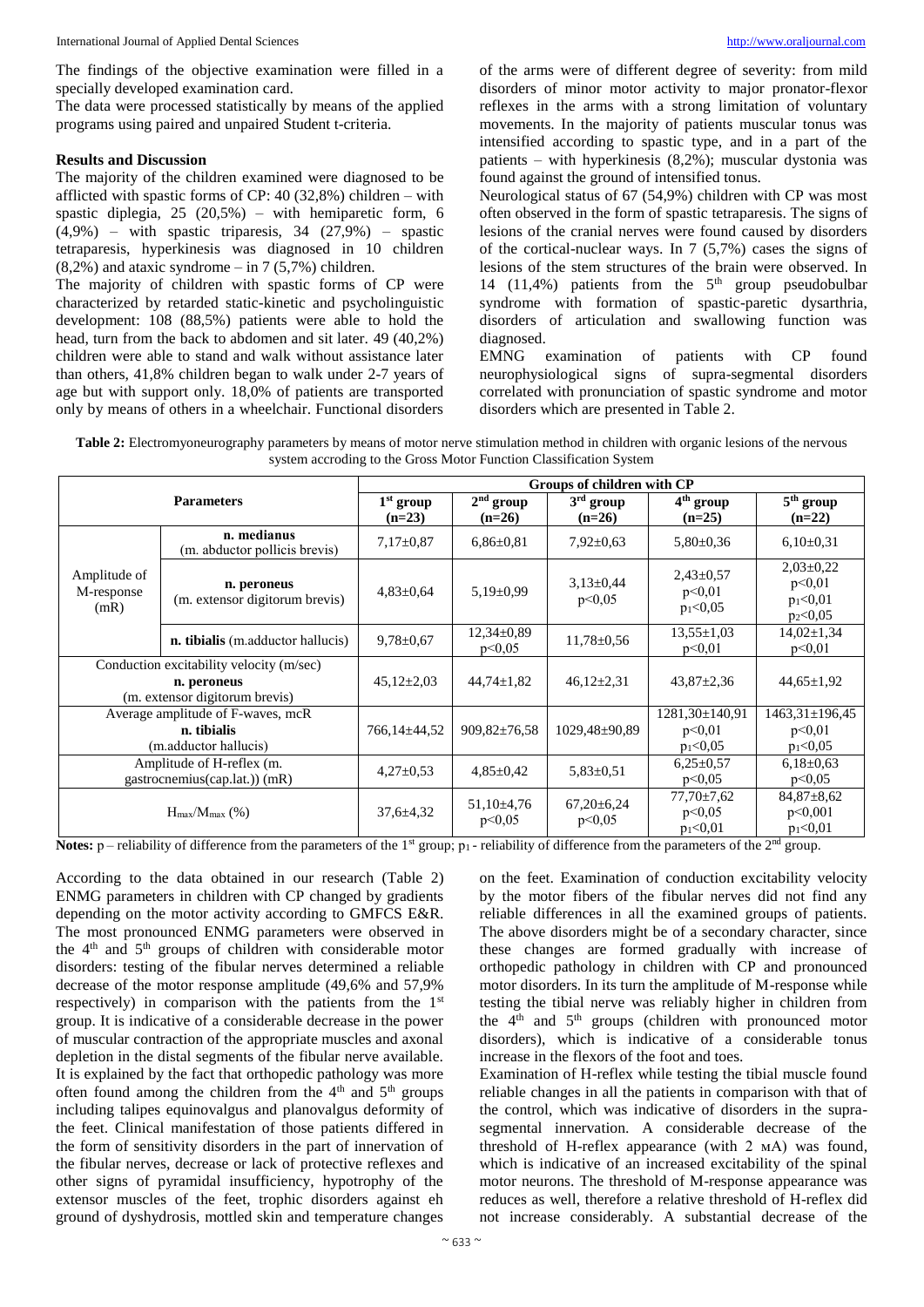threshold of the reflex excitability is evidenced by H-reflex appearance while testing the median nerve as well.

A reliable increase of the amplitude of H-response was registered in the  $4<sup>th</sup>$  and  $5<sup>th</sup>$  groups: 31,6% and 30,9% respectively, which is indicative of a pronounced degree of spasticity in these groups. A reliable gradient increase of Нmах/Мmах ration was found with intensification of motor functions according to GMFCS E&R. The highest parameters were observed among the children who were not able to move without assistance  $-57.1\%$  in comparison with those who could walk without support.

Analysis of F-wave parameters in patients with spastic forms of CP determined a reliable increase of F-wave amplitude, especially during stimulation of the tibial nerve. The highest parameters were observed in children from the  $4<sup>th</sup>$  (40,1% as much) and the 5th (47,6% as much) groups in comparison with the 1<sup>st</sup> group, which is indicative of a considerable increase of synchronous excitability of α-motor neurons in the lumbar-sacral segments of the spinal cord and pronounced neurophysiological signs of the conduction (pyramidal) insufficiency with affliction of the cortical-cervical and cortical-lumbar ways.

instrumental examination in diagnostics of muscular tonus disorders among children with CP is important. It should include a careful assessment of the neurological status, orthopedic examination and ENMG examination with compulsory application of the late phenomenon of F-wave and H-reflex. The latest ENMG parameters determine the degree of spastic syndrome intensification which enables to determine a remote prognosis of motor disorders and choice of therapeutic-rehabilitation measures.

Dental examination of children with organic lesions of the nervous system found that caries occurrence was 100% contrary to healthy children from the comparison group where this index was 68,7 %. An average value of caries intensity in children with CP was  $6,27\pm1,19$ , which is 2,3 times higher than that of the healthy children  $(2,72\pm1,17)$ . Analysis of the oral hygiene index found that in children with organic lesions of the nervous system this parameter was 2,0 times higher than that in healthy children  $(2,00\pm0,25; \, p=0,0066)$  against  $0,98\pm0,26$ .

In order to substantiate caries-preventive measures we have examined the state of the hard dental tissues in different groups of the examined children with CP depending on the degree of motor function disorders (Table 3).

Therefore, conduction of a comprehensive clinical-

**Table 3:** Assessment of dental caries intensity and oral hygiene in children with cerebral palsy depending on motor disorders

|                                                               | Groups of children with CP according to Gross Motor Function<br><b>Classification</b> |                         |                           |                                   |                                          |  |
|---------------------------------------------------------------|---------------------------------------------------------------------------------------|-------------------------|---------------------------|-----------------------------------|------------------------------------------|--|
| <b>Parameters</b>                                             | $1st$ group<br>$(n=23)$                                                               | $2nd$ group<br>$(n=26)$ | $3rd$ group<br>$(n=26)$   | 4 <sup>th</sup> group<br>$(n=25)$ | $5th$ group<br>$(n=22)$                  |  |
| dt $(n=42)$                                                   | $3,85 \pm 1,02$                                                                       | $4,25\pm1,06$           | $5,42\pm0,77$             | $6,00\pm0.50$                     | $9,00\pm2,28$<br>p<0.05                  |  |
| DMF+dt $(n=37)$                                               | $5,88 \pm 0,79$                                                                       | $7,25 \pm 0.81$         | $7,10\pm1,10$             | $8,78 \pm 0.69$<br>p<0.01         | $10,42 \pm 1,04$<br>p<0.01<br>$p_1<0.05$ |  |
| DMF component in children with changing occlusion<br>$(n=37)$ | $2,56 \pm 0.74$                                                                       | $3,13\pm0,90$           | $3.00 \pm 1.00$           | $4,00\pm0,50$                     | $4,28\pm0,39$ p < 0,05                   |  |
| DMF $(n=43)$                                                  | $3,43\pm0,49$                                                                         | $5,30\pm0,82$           | $5,42\pm0.77$             | $4,75 \pm 0.56$                   | $6,00\pm0.50$<br>p<0.01                  |  |
| SiC (DMF)                                                     | $3,75 \pm 0.37$                                                                       | $6,25\pm0.75$<br>p<0.01 | $6,67{\pm}0,44$<br>p<0.01 | $5,33\pm0,44$<br>p<0.01           | $6,67{\pm}0,44$<br>p<0.01                |  |
| SiC (DMF component in children with changing<br>occlusion)    | $3,25\pm0.75$                                                                         | $4,0{\pm}0,5$           | $4,0 \pm 0.67$            | $5,67{\pm}0,44$<br>p<0.05         | $6.0 \pm 0.66$<br>p<0.01                 |  |
| $SiC$ (dt)                                                    | $4,75 \pm 0,37$                                                                       | $5,25\pm0.75$           | $6,0{\pm}0,50$<br>p<0.05  | $6,50\pm0.50$<br>p<0.01           | $11,67 \pm 1,77$<br>p<0.01               |  |
| SiC (dt component in children with changing<br>occlusion)     | $4,25\pm0.37$                                                                         | $4,75 \pm 0.75$         | $5,50\pm0.50$             | $5,75 \pm 0.75$                   | $6,67{\pm}0,67$<br>p<0.01                |  |
| Oral hygiene index                                            | $1,68 \pm 0,16$                                                                       | $1,86 \pm 0,34$         | $2,05\pm0,26$             | $2,16\pm0.25$                     | $2,27\pm0,22$<br>p<0.05                  |  |

**Notes:**  $p$  – reliability of difference from the parameters of the 1<sup>st</sup> group;  $p_1$  - reliability of difference from the parameters of the  $2<sup>nd</sup>$  group.

The children with CP the most pronounced disorders of the motor functions were found to have reliably higher Significant Caries (SiC) index in comparison with patients with mild motor disorders according to GMFCS E&R. Analysis of DMF indices demonstrated high caries activity in children with pronounced motor disorders. DMF+dt index was reliably higher in patients from the  $4<sup>th</sup>$  group (33,2%) higher) and the  $5<sup>th</sup>$  group (43,6% higher) in comparison with the indices from the  $1^{st}$  group  $(5,88\pm0,79, p<0,01)$ . Examination of the  $5<sup>th</sup>$  group determined 30,4% increase of DMF=dt index in comparison with the similar one in children from the  $2^{nd}$  group  $(10,42\pm1,04)$  against  $7,25\pm0,81$ , p=0,02). Moreover, reliable differences were found by caries intensity index of the permanent occlusion in children with pronounced motor disorders (the  $5<sup>th</sup>$  group) in comparison with children from the  $1^{st}$  group (DMF  $6,00\pm0,50$  against  $3,43\pm0,49$ ,

р=0,0055) – caries intensity was 42,8% higher. Considerable differences were observed among children with temporary occlusion from the  $5<sup>th</sup>$  group in comparison with the  $1<sup>st</sup>$  group: dt index was  $56,2\%$  higher in children from the  $5<sup>th</sup>$  group  $(9,00\pm2,28 \text{ against } 3,85\pm1,02; \text{p=0},044).$ 

Moreover, the results of the study conducted found that SіС was higher in comparison with DMF in all the children with CP. The lowest SіС parameters were found in children from the  $1<sup>st</sup>$  group who were able to walk without limitations both with permanent occlusion  $(3,75\pm0,37)$  and changing occlusion  $(3,25\pm0,75)$ . Parameters of this index in children with changing occlusion were  $42,6\%$  higher in the 4th  $(5,67\pm0,44;$  $p=0,010$ ) and 45,8% higher in the 5<sup>th</sup> (6,0±0,66; p=0,011) groups in comparison with the patients from the  $1<sup>st</sup>$  group. A reliably higher caries intensity of the permanent teeth in children with CP was observed in the  $2<sup>nd</sup>$ ,  $3<sup>rd</sup>$ ,  $4<sup>th</sup>$  and  $5<sup>th</sup>$